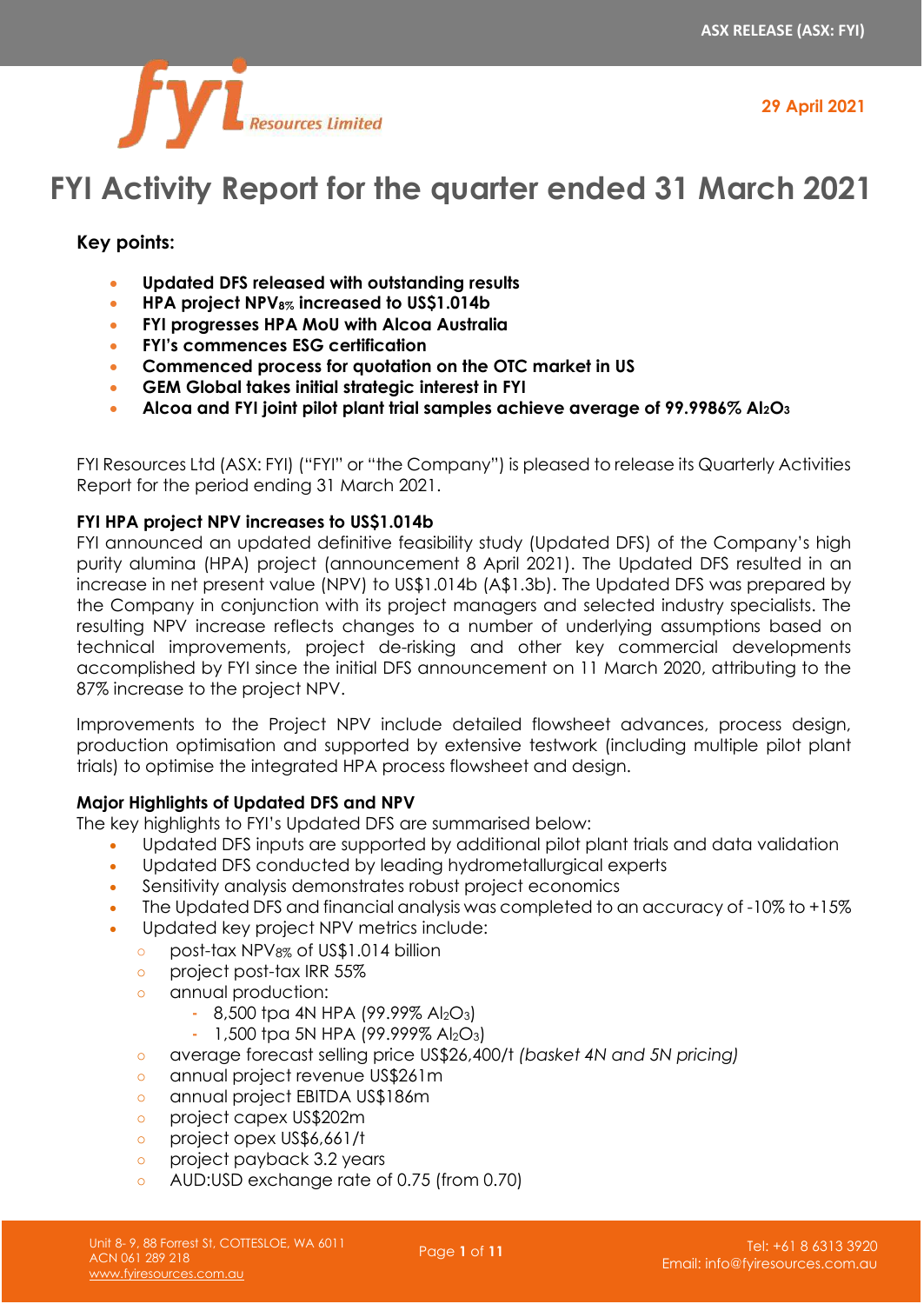

**29 April 2021**

FYI Resources Managing Director Roland Hill said: *"The update to the Company's initial DFS was an obvious progression in the development of our HPA project strategy. The quality and robustness of our HPA Project was demonstrated in our initial DFS released in March 2020. Since then, the Company has continued the evolution of the Project through further process design improvements, detailed test-work via numerous pilot plant trials and other supporting activities to assist in de-risking the Project. There has also been a number of external factors such as the AUD:USD exchange rate movement that has had an impact on the economics of the project. It was evident that a more up-to-date financial case be presented to the market.*

*The Updated DFS outcome represents a persuasive economic case and demonstrates the merit of the Project in being developed as potentially one of the HPA sector's highest quality, lowest capital and operating cost projects".*

FYI believe the increased NPV outcome is a more accurate reflection of the HPA Project's achievable financial potential and signifies the greater confidence in the Project given the progress accomplished by the Company in the last 12 months.

| <b>Revigible</b> to opdated bis and Mr. <b>Y</b> |                                                                                                                                                                                         |  |  |  |
|--------------------------------------------------|-----------------------------------------------------------------------------------------------------------------------------------------------------------------------------------------|--|--|--|
| <b>Discount rate</b>                             | Revised from 10% to 8% reflecting increased project confidence from further<br>project development and testwork                                                                         |  |  |  |
| <b>HPA annual production</b>                     | Revised from 8,000tpa to 10,000tpa based on expected HPA market growth                                                                                                                  |  |  |  |
| <b>HPA product mix</b>                           | HPA sales assumptions includes 8,500tpa of 4N and 1,500tpa 5N. FYI has<br>demonstrated that 5N production is possible and will likely become a material<br>contribution to future sales |  |  |  |
| <b>HPA pricing</b>                               | Product pricing has increased from US24,000/t (100% 4N) to an assessed basket<br>price of US\$26,400/t (85% 4N / 15% 5N) still reflecting a conservative selling price                  |  |  |  |
| <b>Exchange rate</b>                             | The AUD:USD exchange rate has moved from 0.70 to 0.75                                                                                                                                   |  |  |  |
| <b>Capex</b>                                     | The exchange rate has impacted the project capex from US\$189 to US\$202 due<br>to the AUD component of the cost base (expressed in US\$)                                               |  |  |  |
| <b>Opex</b>                                      | The exchange rate has impacted the project opex from US\$6,217/t to<br>US\$6,661/t due to the AUD component of the cost base (expressed in US\$)                                        |  |  |  |

# *K***ey changes to Updated DFS and NPV**

#### **Improvements to FYI's HPA Strategy**

- Increased attraction of major industry participants and potential off-take parties to FYI's HPA strategy (including Alcoa of Australia)
- Advancing of product marketing and potential off-take party assessment
- Progressing Project financing alternatives providing visible financing options
- WA Government recognition of HPA Project status through granting of Lead Agency support
- FYI establishing Environmental, Social and Corporate Governance (ESG) and carbon footprint targets designed to transition towards increased Project sustainability.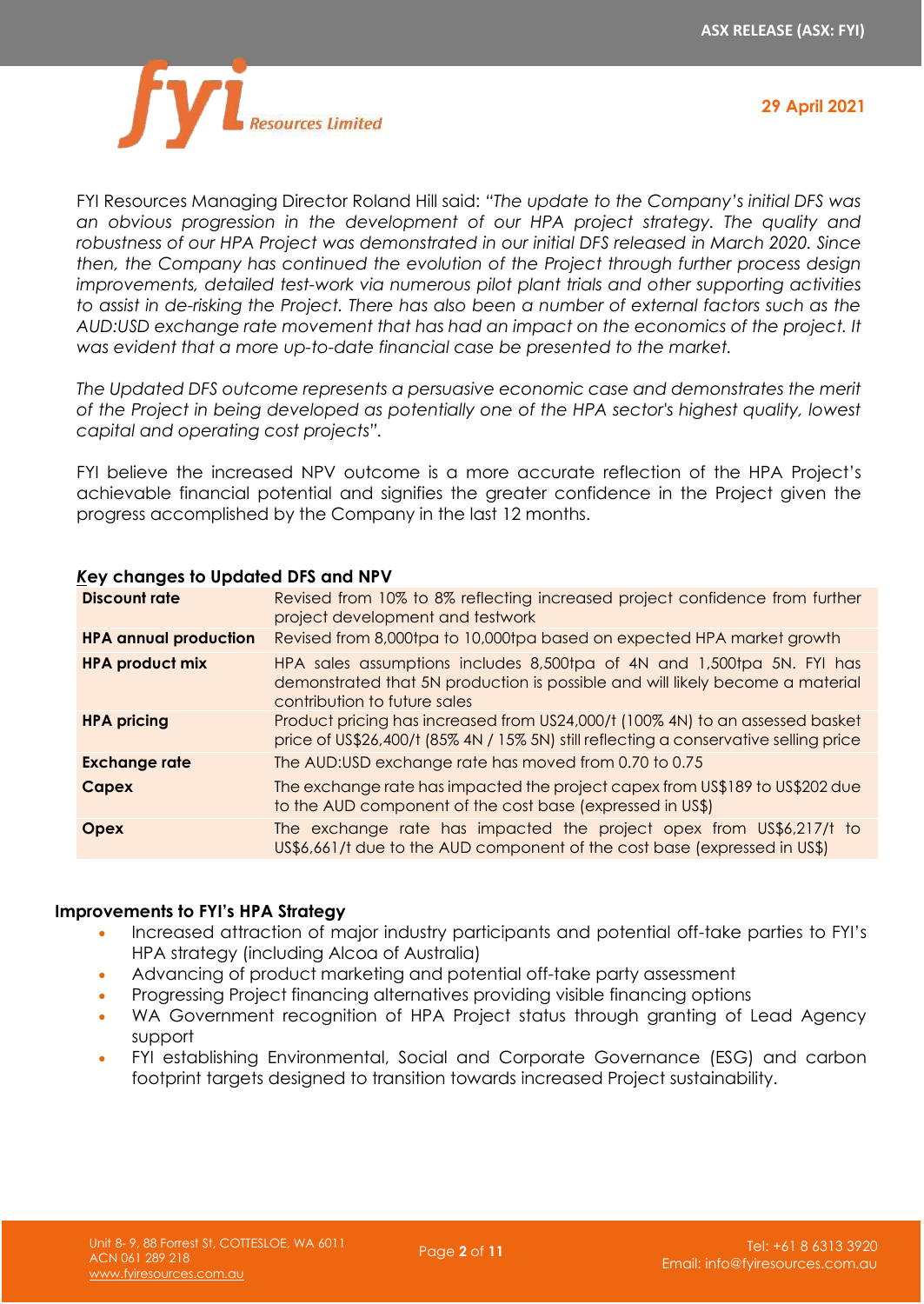

# **Summary of Updated DFS**

The Updated DFS augments the Initial DFS of March 2020 which considers FYI's innovative, low temperature, low pressure leach and precipitation process flowsheet for the production of high quality HPA. The Updated DFS combines detailed technical and financial inputs that result in the study having a -10% + 15% degree of accuracy and confidence - suitable for this level of study.

FYI's process design basis is the adoption and advanced refinement of a conventional leach and precipitation flowsheet which was adapted and optimised to commercialise the production of high quality, high purity alumina. The process refinements are specific to FYI's unique feedstock and its amenability through the innovated flowsheet resulting in excellent production characteristics including achieving lowest cost quartile for both opex and capex.

A revised financial model and resulting NPV was completed based on all the initial DFS, pilot plant trials and other supporting studies used in calculating and estimating the project capital and operating costs as well as all other operating parameters. The results are tabled below.

FYI is continuing to progress the development of its HPA Project strategy and advancing to the final engineering stage for the HPA Project. The Company's updated DFS demonstrates the progress achieved with FYI's HPA Project and confirms the Project's potential ability to generate outstanding financial returns over the initial modelled life of 25 years.



# *Summary of FYI's Updated DFS Key Results*



#### *Updated DFS Variance to Initial DFS*

Page **<sup>3</sup>** of **<sup>11</sup>** Unit 8- 9, 88 Forrest St, COTTESLOE, WA 6011 ACN 061 289 218 [www.fyiresources.com.au](http://www.fyiresources.com.au/)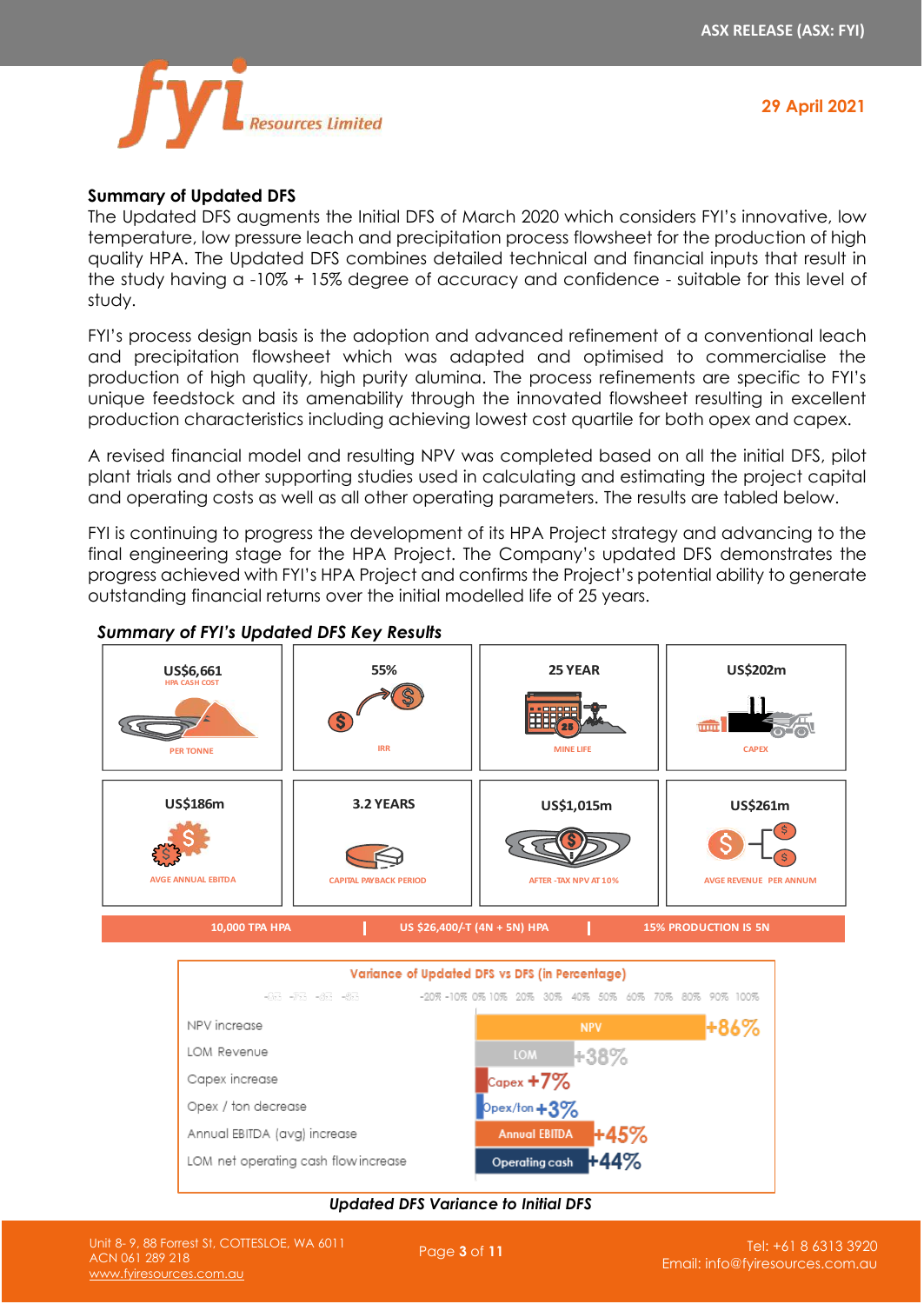

The Initial DFS established an outstanding set of financial results for the Company's HPA project. The Initial DFS demonstrated the quality of the innovative flowsheet and the robustness of the Company's HPA project and outlined the clear pathway forward to developing an integrated HPA refining business in the favourable operating jurisdiction of Western Australia. FYI has taken the foundation work and improved the overall project metrics by a further 12 months of continuous project improvements.

| <b>Key DFS assumptions and outcomes include:</b>      |                |                |
|-------------------------------------------------------|----------------|----------------|
| <b>DFS</b> version                                    | <b>Initial</b> | <b>Updated</b> |
| Discount rate                                         | @10%           | 8%             |
| NPV (post tax)                                        | US\$543m       | US\$1.014b     |
| IRR (post tax)                                        | 46%            | 55%            |
| Payback period (years) (post tax) (inc ramp up)       | 3.6            | 3.2            |
| Assumed exchange rate A\$/US\$                        | 0.70           | 0.75           |
| Modelled DCF Life of Project (years)                  | 25             | 25             |
| Total Sales (initial 25 years) no escalation          | US\$4.7b       | US\$6.1b       |
| Total Project net operating cash flow (25 years)      | US\$2.b        | US\$3.3b       |
| Annual EBITDA (average)                               | US\$133m       | \$186m         |
| Cash flow after finance and tax                       | <b>US\$88m</b> | US\$131m       |
| Shares on issue (as at publication of the DFS)        | 212.77m        | 321.09m        |
| Capex (US\$) (8,000 tpa)                              | US\$189m       | US\$202m       |
| Capex/t (US\$/t)                                      | US\$23,575     | US\$20,200     |
| Opex (US\$/t) - Life of Mine C1 costs, FOB Kwinana    | US\$6,217      | US\$6,661      |
| Tonnes Processed (initial 25 years) (kt)              | 189            | 247            |
| Production Target (tpa) (initial 25 years)            | 8,000          | 10,000         |
| Proven + Probable Ore Reserves (@ 24.8% $Al_2O_3$ kt) | 3,205m         | 3,205m         |
| Ore Reserve life (years)                              | 25             | 25             |
| <b>JORC Resources (million tonnes)</b>                | 11.3           | 11.3           |
|                                                       |                |                |

*Updated DFS highlights (comparison to initial 11th March 2020 DFS)*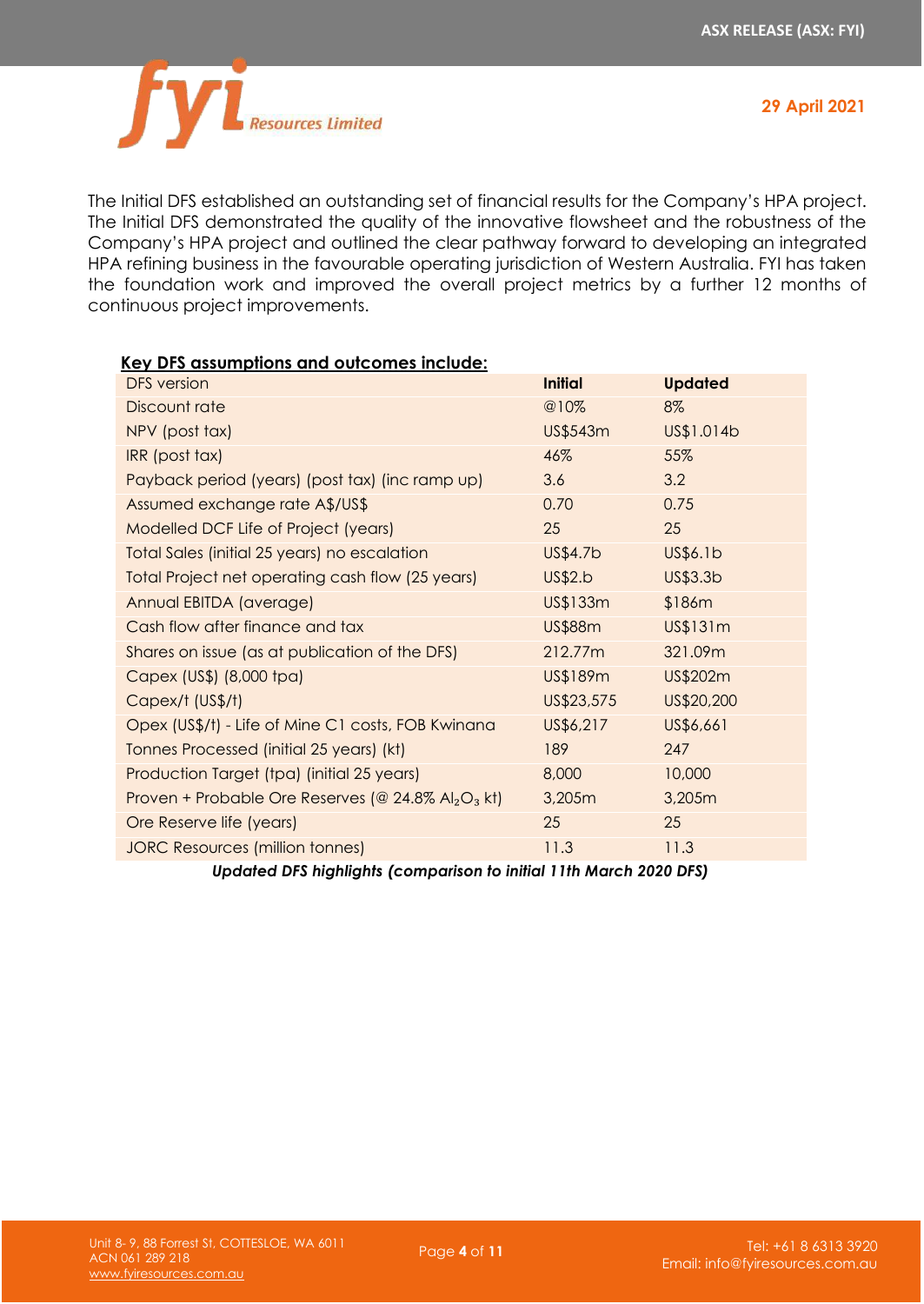

#### **HPA Market Update**

FYI maintains an active watch on pricing and demand models for the HPA market. This price determination is used to establish forecast HPA sales and price metrics for the Company's product marketing purposes. FYI's ongoing HPA Market review includes the engagement of several independent commodity market research firms and sourcing data directly from market participants within the HPA industry.

The most recent market survey and round of interviews conducted with producers, consumers, projects and other market participants in Japan, South Korea, North America, Europe and China conclude there is evidence that the HPA market is entering a phase of mild tightness. This is further supported by comments from consumers, particularly in the sapphire market for LEDs, who state that supplies of reputable 4N HPA is becoming limited – according to one data source used by FYI, CRU Commodity Research.

Of significance, whilst it is evident that different trends are emerging in the HPA sector from the previous DFS report in March 2020, for the purposes of the Updated DFS report the focus will be on the 'performance- driven or 4N-5N market.

In terms of sales volumes, assuming unconstrained by supply of 4N+ HPA, demand is forecast to grow from ~30 kt in 2021 to over 104 kt in 2028, a CAGR of 18.7%. Pricing has been noted by CRU to be in the range of:

- US\$15/kg for mis-represented, off-specification product largely centring on the Chinese domestic market
- US\$56/kg for premium, high quality and reliable supply and specialist applications



• US\$100/kg (up to) for spot and small parcels

*HPA market demand and deficit forecast 2015 to 2028 – CRU HPA Report 2021*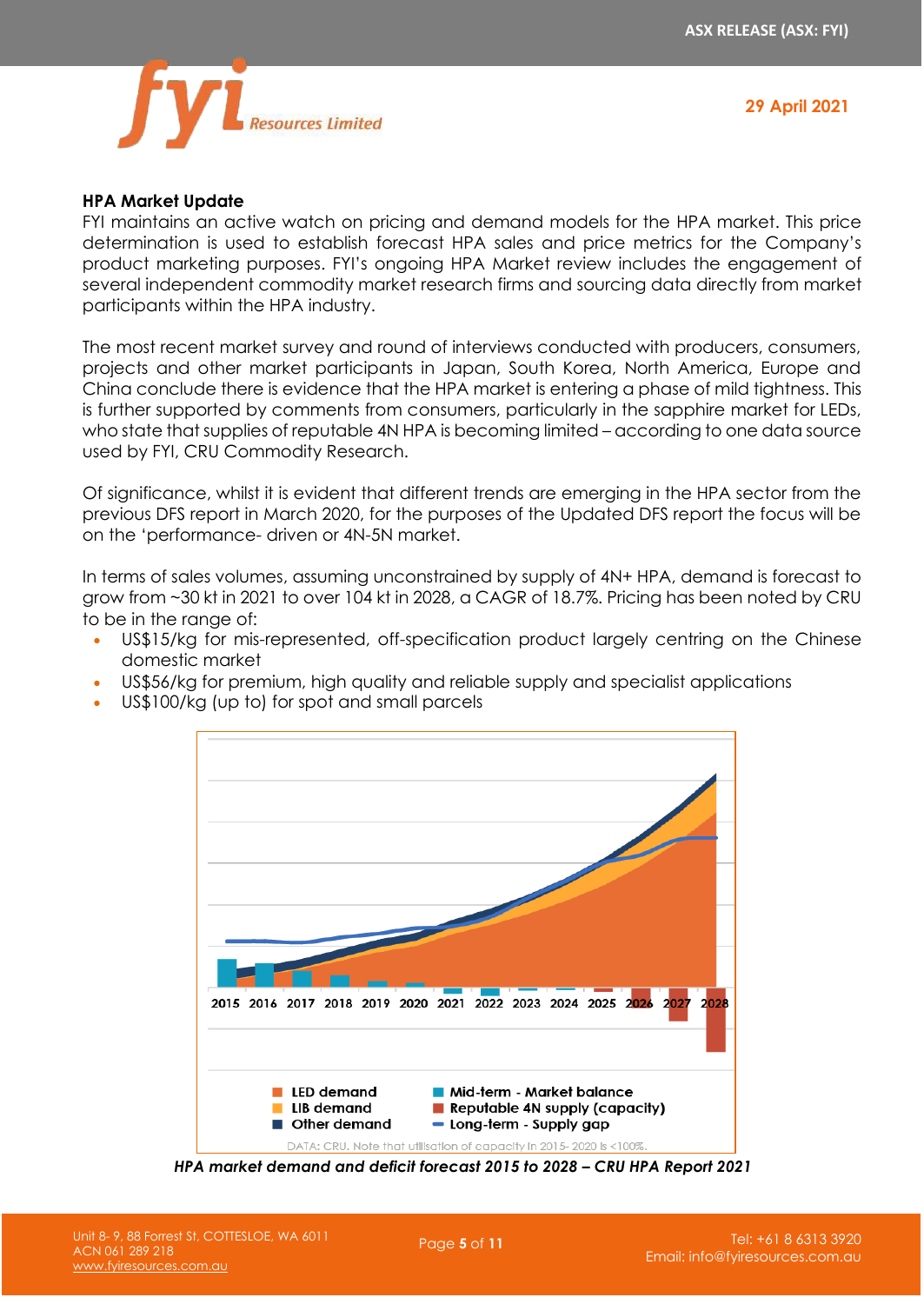

Critically, FYI appreciates that realising price premiums for high quality 4N material relies upon building strong relationships with customers, being able to adjust specifications to meet customers exacting requirements and consistently supplying material to the agreed specification. Achieving and maintaining a reputation for delivery of reliable and consistent specification will become a very powerful marketing tool.

The modelled HPA demand is forecast to grow rapidly at approximately 18.7% CAGR between 2021 to 2028. As a result of the demand, CRU models the HPA market to tip into deficit in 2021, as reputable 4N and 5N as current supply capacity fails to meet the market demand as production has not kept pace with demand growth. FYI sees tremendous potential opportunities as a result in commencing HPA production ahead of the forecast deficit.

# **FYI Sustainability and ESG**

The mining sector faces many material environmental, social and governance (ESG) issues. Certain mining operations can have significant and long-lasting environmental and social impacts on the community – both positive and negative.

FYI is cognisant of its responsibilities and made significant efforts during the development of the Company's HPA Project strategy to address ESG issues and the project's sustainability. FYI is currently in the process of being ESG certified and is establishing recognised frameworks to enable the Company to transition and improve its ESG standards along with introducing programmes and initiatives to reduce its legacy impact and potential environmental project risks.

Typical ESG issues that FYI is targeting include:

- Excessive energy use and greenhouse gas emissions
- Disproportionate effluent and waste production
- Land degradation and negative impact on biodiversity
- Adverse and excessive water use
- Community Relations
- Community Health and Safety concerns

Along with designing its HPA Project and process flowsheet to minimise its environmental impact and greenhouse gas contribution, FYI also recognises its social and governance requirements. FYI has combined these practices to identify and improve legacy issues to achieve best practices to be a leader in the sector. To quantify FYI's footprint, the Company is currently being assessed and rated by an independent industry rating service.

# **Alcoa of Australia HPA MOU progress**

FYI has been progressing development of its innovative process flowsheet for production of high quality, ultra-pure HPA. Through the success of the project development to date, Alcoa of Australia Limited approached FYI to enter into a commercial arrangement on the future advancement of the HPA project and subsequently signed a memorandum of understanding (MOU) (ASX announcement 8th September 2020).

The joint MoU with Alcoa establishes a pathway to advance to a joint venture on FYI's HPA project. Since signing, FYI and Alcoa have collaborated on the project development whilst in parallel, Alcoa progressed with its technical and corporate due diligence. Both parties continue to work towards entering a formal Agreement.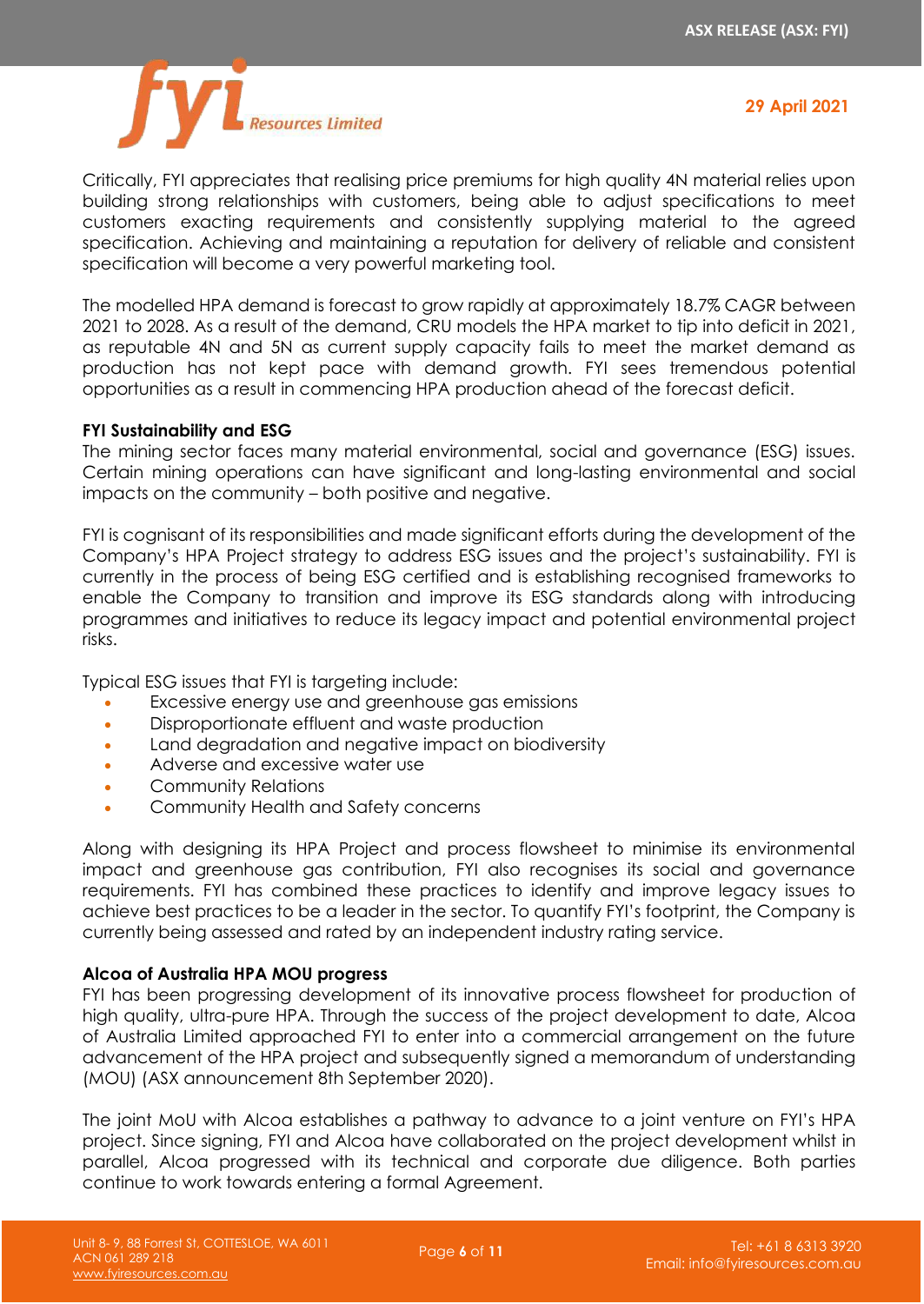

# **Successful Joint Pilot Plant Trial Delivers Outstanding Results**

During the quarter, FYI undertook its third pilot plant trial at the Company's purpose-built pilot plant facility and the first trial in collaboration with Alcoa's technical and operational oversight. The weeklong operation was similar in nature to FYI's previous pilot plant trials in terms of successful facility operations and outcomes.

The pilot plant samples were sent to EAG Laboratories in New York, USA for elevated Glow Discharge Mass Spectrometry (GDMS) for independent analysis. The final test results represent an outstanding outcome and is further validation of FYI's innovative HPA flowsheet design with 99.999% Al<sub>2</sub>O<sub>3</sub> purity being achieved.

The test results continue to demonstrate the outstanding qualities of the Company's flowsheet in delivering consistent and reliably high quality HPA product – a key requirement from a customer perspective.

# **A summary of the key pilot plant results is shown in the table below:**

|                                                        |      | Sample 1 | Sample 1<br><b>Duplicate</b> | Sample 2 | Sample 3 | Sample 3<br><b>Duplicate</b> | Sample 4 |
|--------------------------------------------------------|------|----------|------------------------------|----------|----------|------------------------------|----------|
| $HPA (A _2O_3)$ Grade                                  | $\%$ | 99.999%  | 99.998%                      | 99.998%  | 99.998%  | 99.999%                      | 99.992%  |
| Total Impurities                                       | ppm  | 12.3     | 15.1                         | 23.3     | 16.8     | 14.0                         | 76.1     |
| Desults from the islat Aless (CVLUDA wilst plant tried |      |          |                              |          |          |                              |          |

**Results from the joint Alcoa/FYI HPA pilot plant trial.**

FYI is encouraged by the results and considers the outcome to be of significant relevance in the continued development of the Company's 5N product.

# **Corporate**

# **Proposed US OTC Trading**

The OTC is a share trading platform which offers an electronic quotation and trading service in the US as a secondary platform to FYI's primary listing on the ASX.

FYI is initiating the OTC quotation **(Code: FYIRF)** of the Company's securities due to significant interest from North American investors in FYI due to the outstanding DFS results as well as investors who are actively looking for alternative investment opportunities into the electric vehicle (EV) industries.

The investor interest includes equity funds, ESG funds and family offices. The interest the Company has received from North American investors is a result of:

- FYI's progress on the innovative and fully integrated high purity alumina (HPA) strategy
- the Company attracting high calibre corporate and counter party interest
- The demonstrated value outlined in the Company's DFS
- Leverage that HPA offers in the burgeoning EV and power storage markets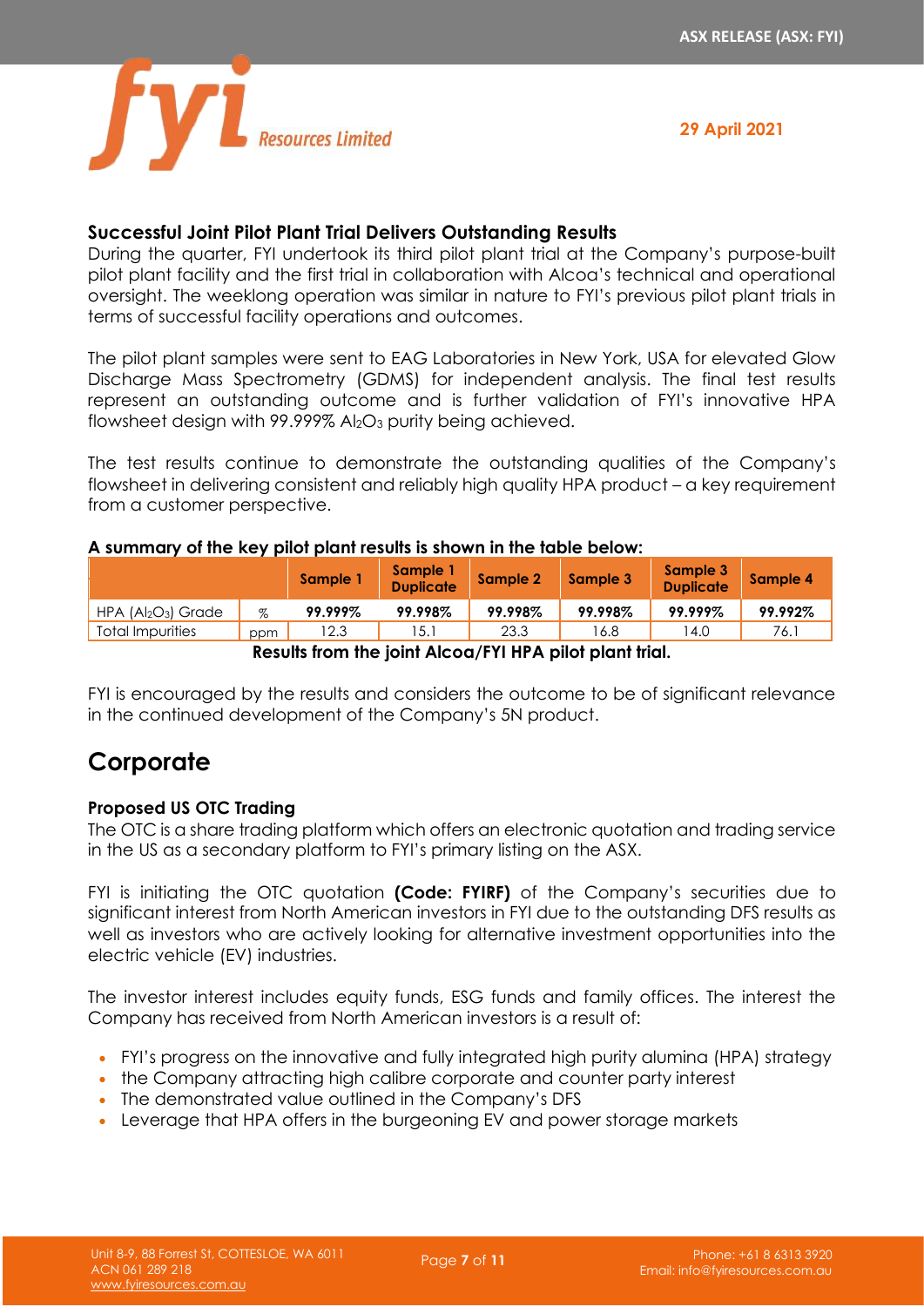

FYI will maintain its primary listing on the ASX, with the OTC as a secondary or compliance listing, which trades the same class of ordinary share to the FYI's ASX traded stock. The FYI OTC quoted shares or securities will be traded "over-the-counter" via a dealer network as opposed to trading on a centralised exchange. FYI's shares will not be a synthetic or derivative stock.

FYI has registered and been approved for quotation on the OTC under the code **FYIRF**. The date for the commencement of trading is to be confirmed.

# **International fund initiates strategic interest in FYI**

In February, FYI received an initial investment by GEM Global Yield LLC SCS (GEM). GEM intends to provide long term funding and support to FYI for the development of the Company's HPA project. GEM sees increasing shareholder value as FYI progresses the development its HPA project strategy.

The placement of \$3.13 million is via the issue of 9.3 million shares at 33.67 cents per share under the Company's \$80 million capital commitment facility with GEM. This is the first draw down on the GEM financing facility (announced 11 March 2020) which was put in place to provide FYI with capital support for the development of the Company's HPA project.

# **Planned June Quarter Activities:**

These added opportunities may have the ability to positively impact on the Company's future valuation. These events include:

- Progress Joint Venture discussions with Alcoa under the MoU
- Develop scope for extended pilot plant trial production
- Completion of HPA project detailed engineering, front end engineering
- Continued product market qualification and assessment
- Investigation of additional internal revenue streams
- Investigation and development into broader battery HPA utilisation and market

#### **Treasury**

The Company ended the March Quarter with a cash balance of \$9.2 million.

# **ASX Additional Information**

ASX listing rule 5.3.1 and 5.3.2 - Exploration and evaluation cash payments (net of GST) during the quarter were approximately \$210,000. Details of exploration and evaluation and development activities during the March 2021 quarter are set out in this report.

There were no substantive mining production activities during the quarter.

ASX listing rule 5.3.5 - Appendix 5B, Section 6.1 – description of payments: During the quarter \$165,300 was paid to Directors for current and accrued director fees.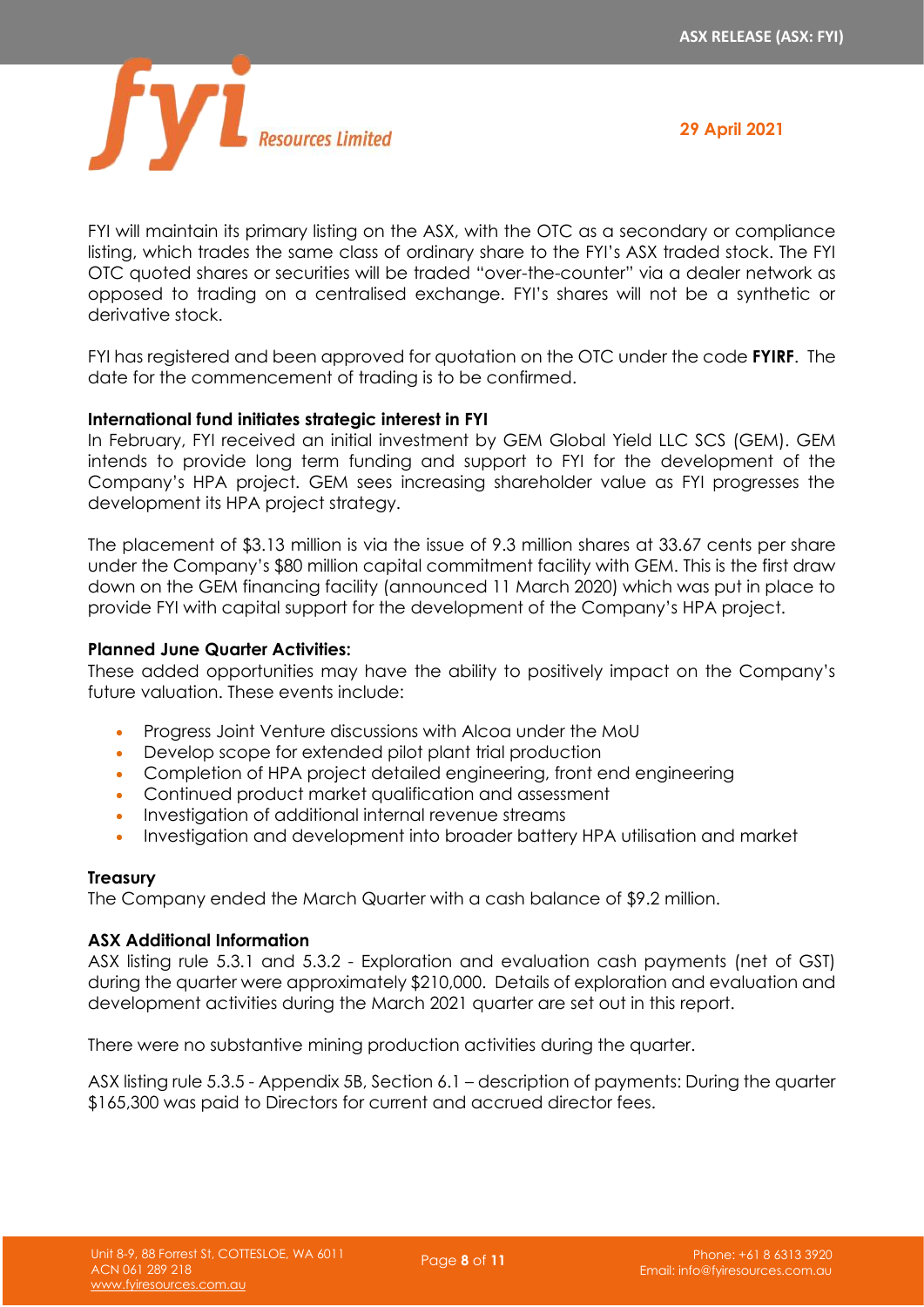

**29 April 2021**

Authorised for release by Managing Director, Roland Hill.

# **For more information please contact:**

| <b>Roland Hill</b>              | <b>Simon Hinsley</b>           |
|---------------------------------|--------------------------------|
| <b>Managing Director</b>        | Investor & Media Relations     |
| Tel: +61 414 666 178            | Tel: 0401 809 653              |
| roland.hill@fyiresources.com.au | simon@nwrcommunications.com.au |

#### **About FYI Resources Limited**

FYI's is positioning itself to be a significant producer of 4N (99.99%) and 5N (99.999%) high quality, high purity alumina (HPA) through low carbon and environmental footprint production and adhering to high ESG standards.

FYI's innovative and fully integrated HPA refining process is demonstrated via the release of the Company's DFS and signing of a Memorandum of Understanding with Alcoa of Australia Ltd with the intention to formalize a joint venture on the development of FYI's HPA project.

HPA is increasingly becoming the primary sought-after input material for certain high-tech products principally for its unique properties, characteristics and chemical properties that address that applications high specification requirements.

HPA has principally two major market streams. One is a "traditional" market such as LED's and other sapphire glass products, substrates, electronics and specialty abrasives. The second market, and longer-term driver for HPA, with forecasts of >17% CAGR, is its application in lithium-ion batteries for the burgeoning electric vehicle and static energy storage markets where the primary function is in the use as a separator material between the anode and cathode in batteries to increase power, functionality and safety of the battery cells.

*\* CRU HPA Industry Report 2021*

#### **Interest in Mineral Tenements at 31 March 2021**

| Tenement     | Location        | Interest at the beginning of<br>the quarter | Interest at the end of the<br>avarter |
|--------------|-----------------|---------------------------------------------|---------------------------------------|
| E70/4673     | Western         | 100%                                        | 100%                                  |
| M70/1388     | Australia       | 100%                                        | 100%                                  |
| WMM SPLs (6) | <b>Thailand</b> | 100% (under application)                    | 100% (under application)              |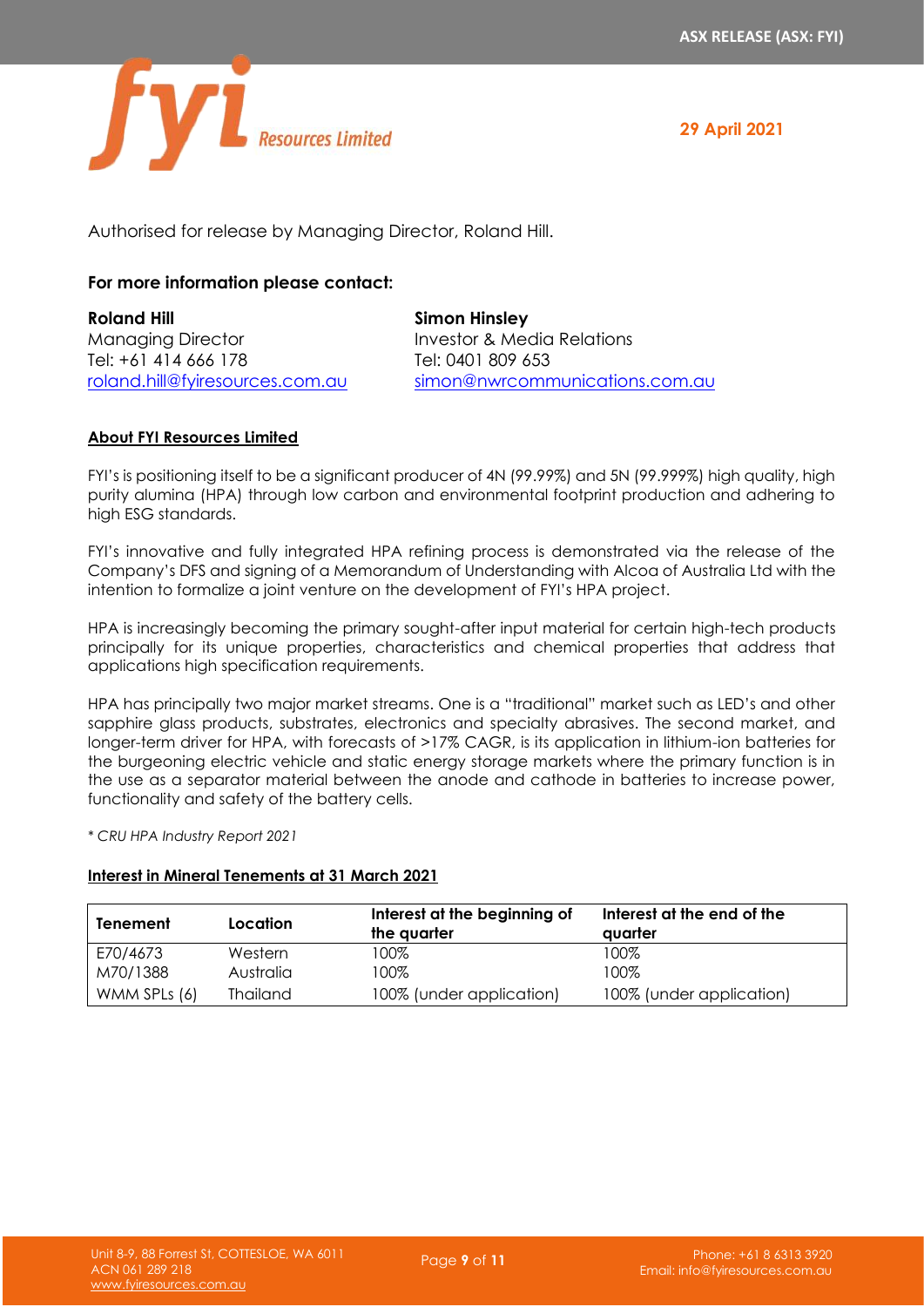

#### **Cautionary Statements**

#### **Substance of Updated DFS**

The Updated DFS referred to in this announcement is a study of the potential viability of the production of high purity alumina from feedstock form the Cadoux Kaolin Project. It has been undertaken to understand the technical and economic viability of the Project.

The Updated DFS assumes as a 25-year Project life based only on Proved and Probable Ore Reserves (100%). The Updated DFS is based on the material assumptions set out in this announcement and its appended DFS summary. These include assumptions about the availability of funding. While the Company considers all of the material assumptions to be based on reasonable grounds, there is no certainty that they will prove to be correct or that the range of outcomes indicated by the feasibility studies will be achieved.

To achieve the range of outcomes indicated in Updated DFS, funding in the order of A\$202 million will likely be required. Investors should note that there is no certainty that the Company will be able to raise the amount of funding when needed. It is also possible that such funding may only be available on terms that may be dilutive to or otherwise affect the value of the Company's existing shares.

It is also possible that the Company could pursue other "value realisation" strategies such as a sale, partial sale or joint venture of the Project. If it does, this could materially reduce the Company's proportionate ownership of the Project.

#### **General and forward-looking statements**

The contents of this announcement reflect various technical and economic conditions, assumptions and contingencies which are based on interpretations of current market conditions at the time of writing. Given the nature of the resources industry, these conditions can change significantly and without notice over relatively short periods of time. Consequently, actual results may vary from those detailed in this announcement.

Some statements in this announcement regarding estimates or future events are forward-looking statements. They include indications of, and guidance on, future earnings, cash flow, costs and financial performance. Such forward-looking statements are provided as a general guide only and should not be relied on as a guarantee of future performance. When used in this announcement, words such as, but are not limited to, "could", "planned", "estimated", "expect", "intend", "may", "potential", "should", "projected", "scheduled", "anticipates", "believes", "predict", "foresee", "proposed", "aim", "target", "opportunity", "nominal", "conceptual" and similar expressions are forward-looking statements.

Although the Company believes that the expectations reflected in these forward-looking statements are reasonable, such statements involve risks and uncertainties, and no assurance can be given that actual results will be consistent with these forward-looking statements.

The contents of this release are also subject to significant risks and uncertainties that include but are not limited those inherent in mine development and production, geological, mining, metallurgical and processing technical problems, the inability to obtain and maintain mine licences, permits and other regulatory approvals required in connection with mining and processing operations, competition for among other things, capital, acquisitions of reserves, undeveloped lands and skilled personnel, incorrect assessments of the value of projects and acquisitions, changes in commodity prices and exchange rates, currency and interest rate fluctuations and other adverse economic conditions, the potential inability to market and sell products, various events which could disrupt operations and/or the transportation of mineral products, including labour stoppages and severe weather conditions, the demand for and availability of transportation services, environmental, native title, heritage, taxation and other legal problems, the potential inability to secure adequate financing and management's potential inability to anticipate and manage the foregoing factors and risks.

All persons should consider seeking appropriate professional legal, financial and taxation advice in reviewing this announcement and all other information with respect to the Company and evaluating the business, financial performance and operations of the Company. Neither the provision of this announcement nor any information contained in this announcement or subsequently communicated to any person in connection with this announcement is, or should be taken as, constituting the giving of investment or financial advice to any person. This announcement does not take into account the individual investment objective, financial or tax situation or particular needs of any person.